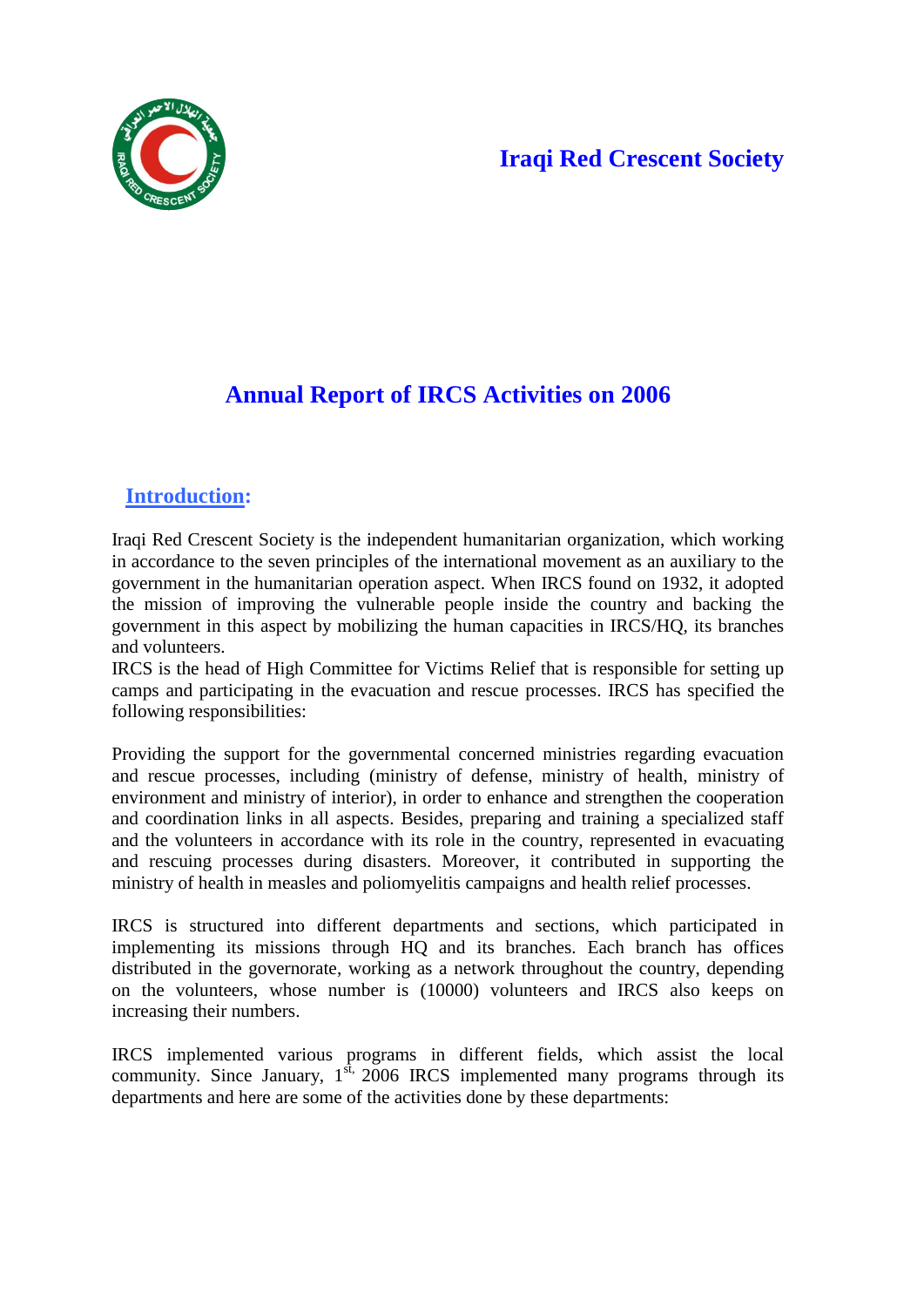### **Disaster Management Department:**

IRCS had the basic role in reliving the vulnerable people, through its main department, which is disaster management. The department that was responsible with its sections (preparedness and response) for managing the disasters in Iraq by training the volunteers and the employees, relieving the vulnerable people, setting up camps and managing UNICEF program ( Rapid Damage Assessment and Response during emergency(RDAR)).on 2006 it implemented many main activities including:

1. Relieving (85368) displaced families in the whole country in the period (22/3/2006- 8/1/12007)



2. Relieving (17000) vulnerable families, due to the floods and influxes happened twice in winter on 2006

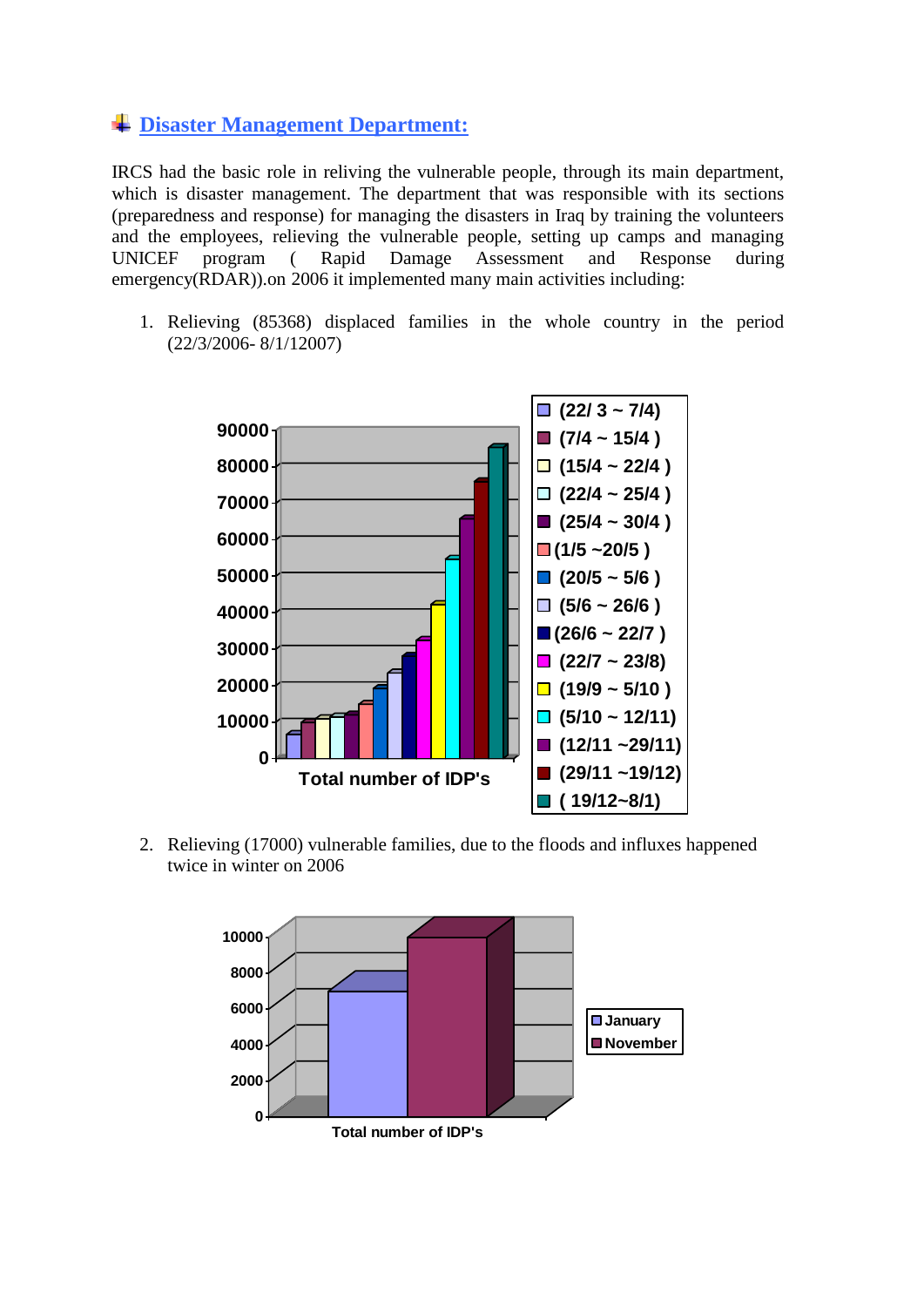3. IRCS started directly and actively through its employees of disaster management department with setting up camps to the IDP's and the vulnerable people due to the flood.



#### **The beneficiaries number from these camps on 2006**

The number of beneficiaries from these camps is (102368) families.

#### **4. Program management:**

In accordance to the agreement held between IRCS and UNICEF, disaster management department undertook the mission of (RDA) program, in addition, training (90) volunteers from IRCS.

### **Health department**

Health department is one of the active departments in IRCS, due to the medical important missions that undertook by it during natural disasters and artificial disasters such as the armed conflicts and violent actions. Moreover, it monitored the maternity, surgical and children surgery hospitals. The department consists of health programs section and psychosocial support section.

IRCS donated (30) tons of medicines and medical materials to the Iraqi ministry of health, delivering (2000) patients abroad and distributing (654) artificial limbs and (1375) wheel chairs to the disabled people due to the military operations.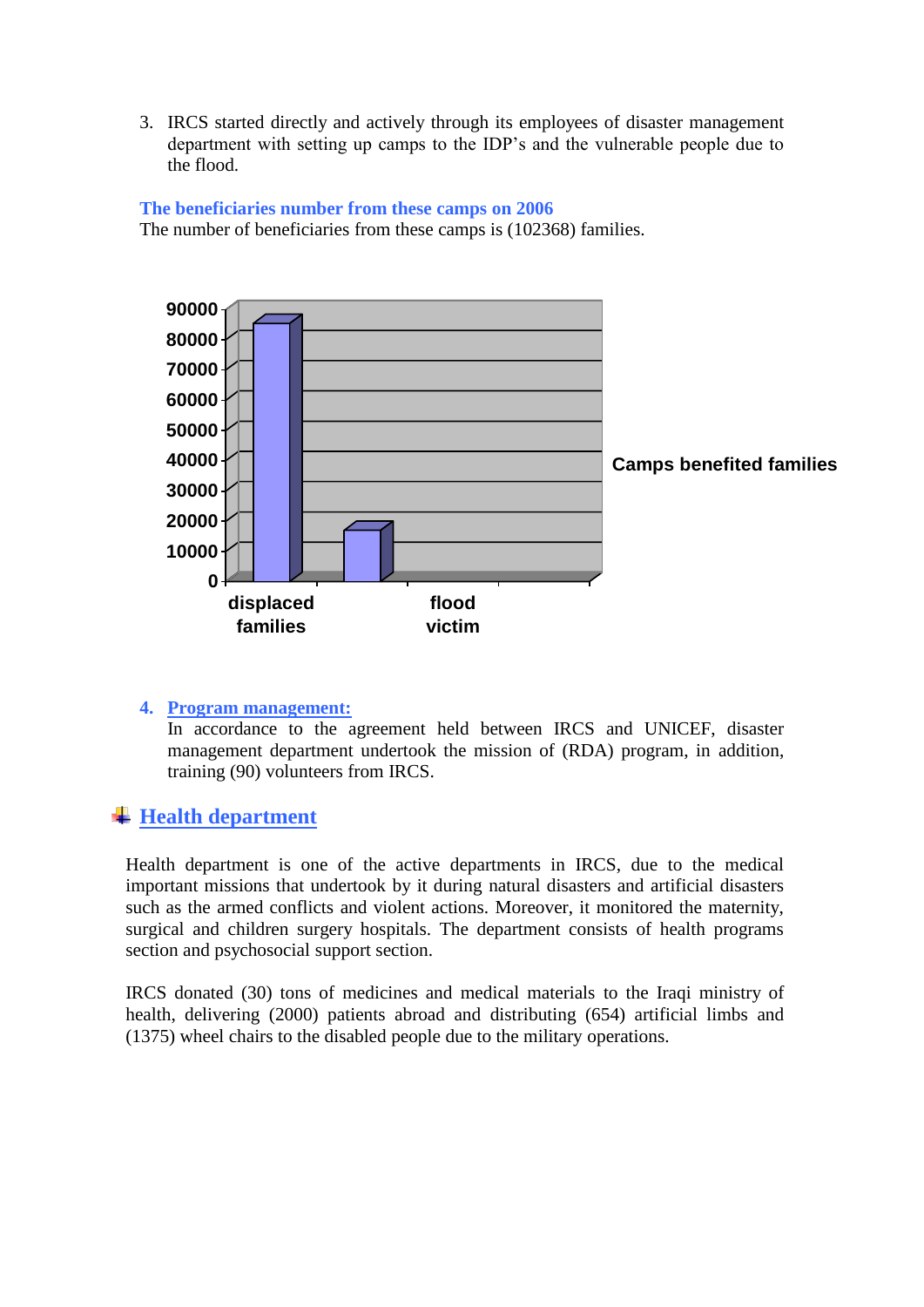### **Health programs on 2006**

#### **CBFA program**

This program started on 1997 and the number of main training courses held for this purpose on 2006 was (97) courses, (20) volunteers participated in each course, so the total number of the participants is (1940) volunteers. The program continued actively, and (3) other courses held to train the trainers in all IRCS branches, (20) volunteers participated in each of these courses and the total of the beneficiaries is (60) volunteers.

#### **Well child program**

The main aim of this program is to take care of children and the nursing mothers, treat them from malnutrition, supplying them with the high protein food items. This program implemented in cooperation with CARITAS organization and the figure below illustrates the number of the benefited children, mothers and pregnant on 2006



#### **Monitoring vaccination campaigns**

IRCS implemented (3) poliomyelitis vaccination campaigns in the regions that lack for healthy care, especially the children who are not vaccinated in the vaccination campaigns done by ministry of health The number of children in these regions is (248400) children, (222060) children were vaccinated, while (26340) children were unvaccinated. These campaigns done in cooperation with the ministry of health, UNICEF and WHO.

#### **Hospitals rehabilitation**

Rehabilitating IRCS children surgery, and IRCS public surgery and Kut hospitals in cooperation with IFRC.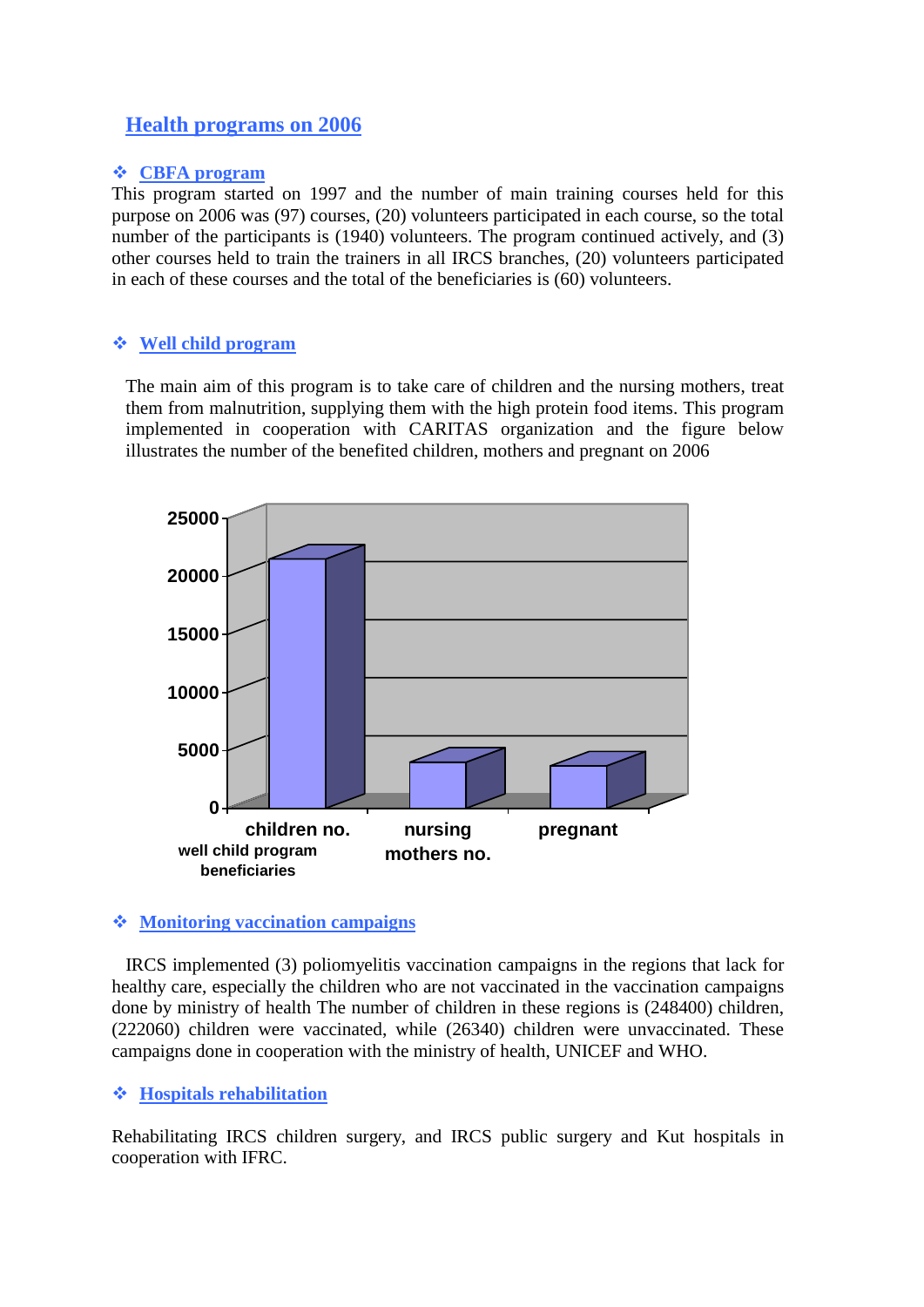#### **Psychosocial support program**

This program aimed for lessening the sufferings of the beneficiaries, caring for their psychological health, strengthening the social connections to achieve better psychological health.

Two children projects were implemented in this program, one in Basra branch and the other in Baghdad branch. The activities of Basra children project started on 24/3/2006 included training (40) volunteers and holding (6) training workshops, besides, two courses within this project were held, the period of each one is (12) weeks and the number of the beneficiaries is (40) volunteers, (900) children and (600) families. Baghdad children project included training (60) volunteers and holding (6) training workshops.

#### **Supplying the medicines and the medical equipments**

IRCS supplied (27) NGO's, (44) public and private hospitals and (21) medical centers with the medicines and the medical equipments.

The figure below illustrates the hospitals supplied with the medicines and the medical equipments.



**Alsadr city**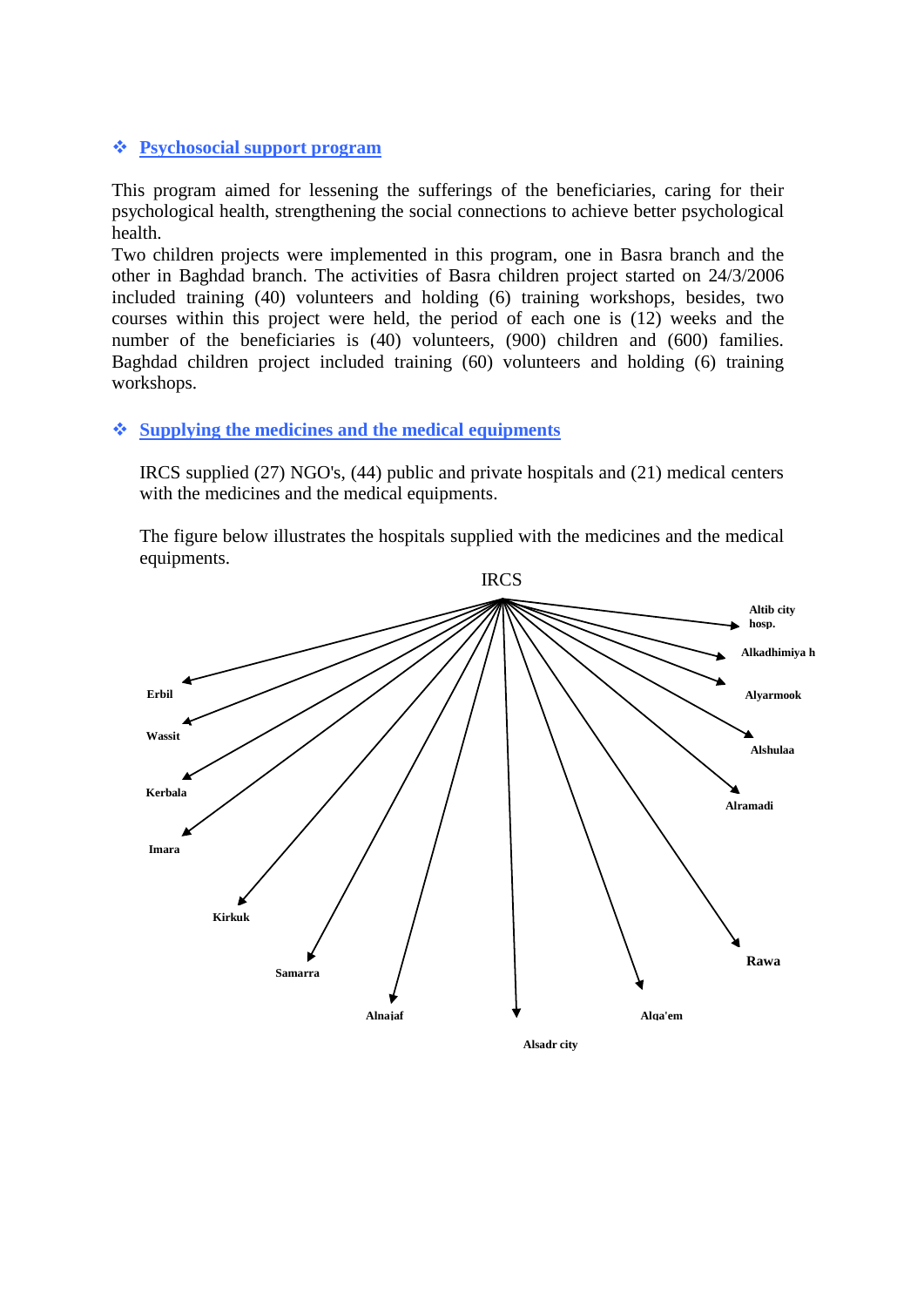# **Youth and volunteers department**

This department paved the way for IRCS to the local community. It represented the main means for program implementation for it supported the IRCS with the human resources, for the organization depended on two main resources: human and financial resources. This department basically accepts the volunteers by the youth programs, summer camps, and special needs orphans' shelters in addition to the awareness celebrations to define the principles of international movement It also provided the departments with efficient volunteers.

| Volunteers number on 2006 | Beneficiaries of the voluntary actions |
|---------------------------|----------------------------------------|
| 9543 volunteers           | 576000 individuals                     |



# **Logistics department**

The logistics department divided into two main sections: transport section, which included various vehicles such as the tracks and ambulances. Storage section which stores the food and non food items and the strategic stores The department supplied the food and non food items on 2006 as shown below:

| Food items   | Medicines and<br>medical materials | Non food items | Tents       |
|--------------|------------------------------------|----------------|-------------|
| 3642.400 ton | 30 ton                             | 88818 portions | 20552 tents |

It is important to mention that a warehouse was established in Saladin by IRCS in cooperation with IFRC.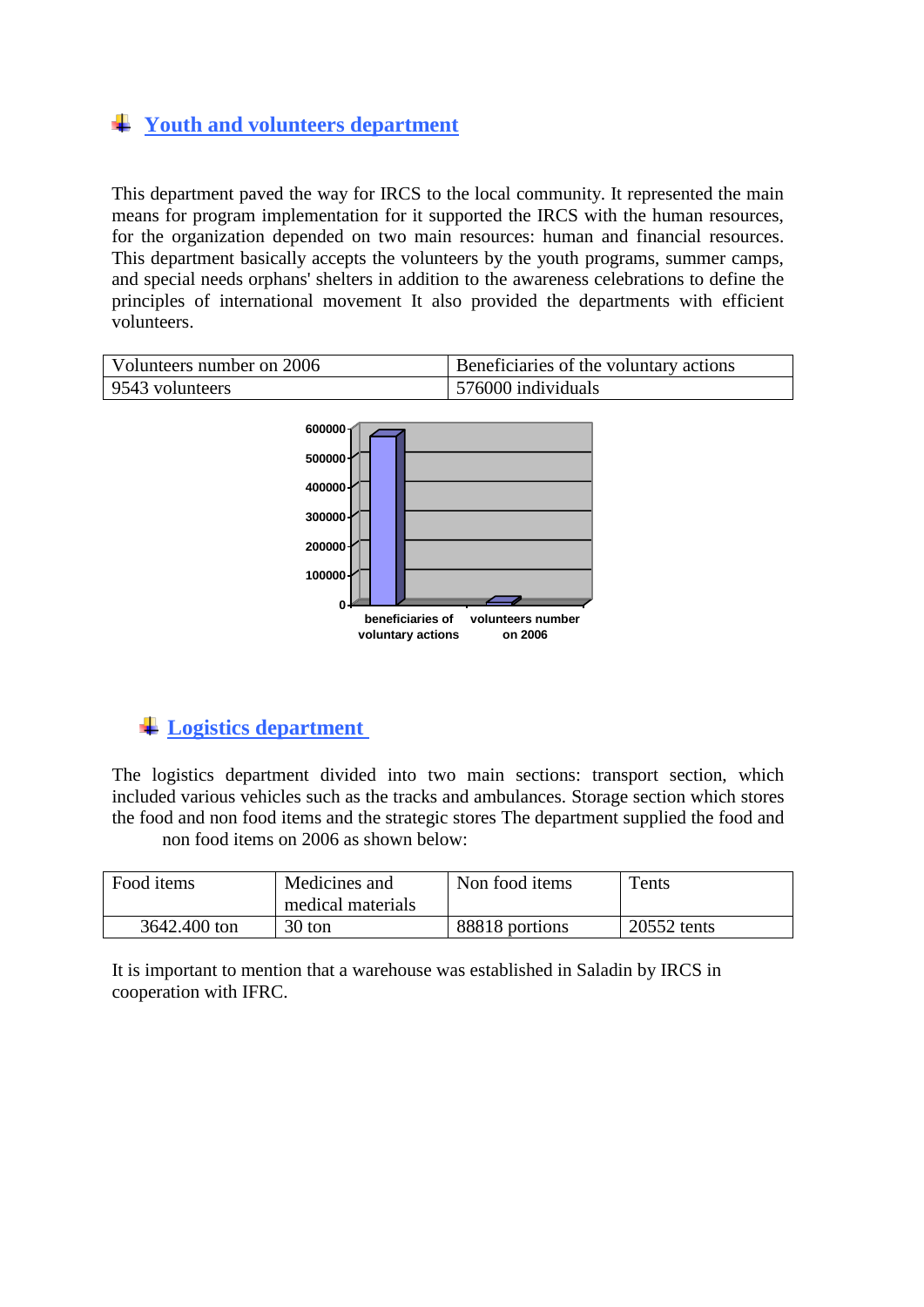### **Tracing program**

This department aimed to assist the families that lost one or more of its individuals during conflicts or disasters to contact with them and trace for any information may help to find the lost or detainees. Besides, it restores the families by sending and receiving the letters between the families and the detainees. The table below shows the activities of this department:

|             |                                 | Middle | <b>Northern</b> | Southern | <b>SUMATION</b> |                      |
|-------------|---------------------------------|--------|-----------------|----------|-----------------|----------------------|
| Distributed | Distributed Reg C.              | 38     | 26              | 15       | 79              |                      |
|             | <b>Distributed IC</b>           | 7983   | 2151            | 97       | 10231           |                      |
|             | <b>Distributed RCM</b>          | 7753   | 6110            | 134      | 13997           |                      |
|             | <b>Replied BTS</b>              | 959    | 367             | 32       | 1358            |                      |
|             | <b>RL-CH</b>                    | 1454   | 1473            | 142      | 3069            |                      |
|             | Total requests distributed      | 18187  | 9456            | 420      | 28063           | <b>Distributed</b>   |
|             | Pending                         | 101    | 27              | 2        | 130             |                      |
| QOV         | Distributed detain certificates | 625    | 625             | 565      | 1815            | Done AoD             |
|             | Collected detain certificates   | 1363   | 1091            | 2938     | 5392            | <b>Requsts</b>       |
|             | <b>Replies</b>                  | 6563   | 4790            | 94       | 11447           |                      |
|             | <b>Collected TR</b>             | 33     | 28              | 22       | 83              |                      |
|             | <b>Collected AOA</b>            | 407    | 233             | 75       | 715             |                      |
| <b>AOD</b>  | <b>Distributed Done AOD</b>     | 1368   | 212             | 4665     | 6245            | To be<br>distributed |
|             | Informed AOD                    | 1465   | 547             | 4451     | 6463            | To be<br>Informed    |
|             | <b>TOTAL</b>                    | 19652  | 10003           | 4871     | 34526           |                      |

This program started on 1980 and continued working in cooperation with ICRC on 1999. The total of the distributed (detaining cards, letters, registration cards and replied letters, release formats) is (28063).

The number of distributed detaining certificates is (1815) certificate, and (12245) letters received, tracing request, claim and detaining requests, (5392) requests for detaining certificates and (34526) letters distributed, registration cards, detaining cards, release formats and detaining certificates notifications.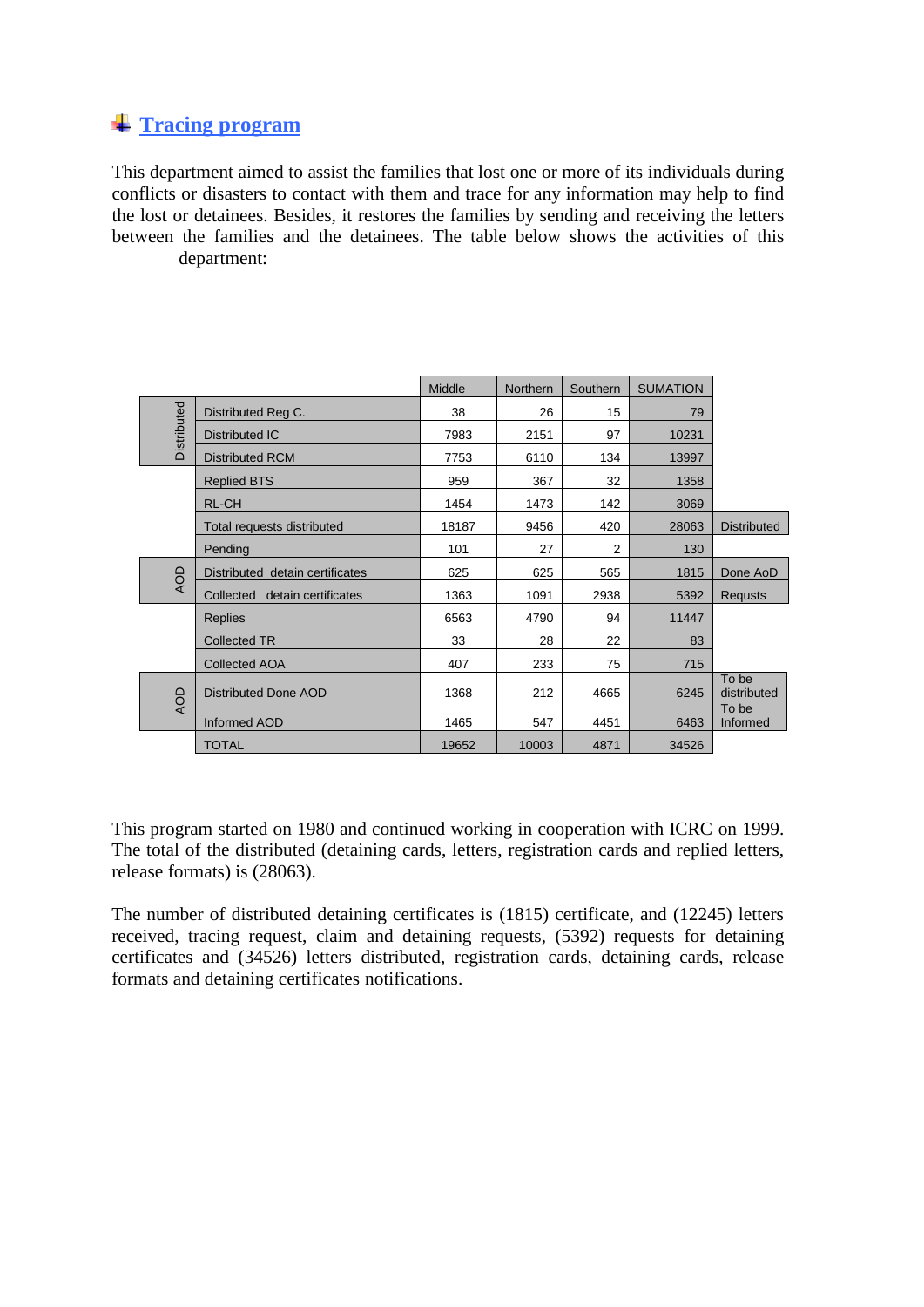## **Dissemination and information departments**

The program started on 1996 in (6) governorates and then expanded to (18) governorates. It aimed to disseminate the international humanitarian law, describe the principles and the components of the international movement of Red Cross and Red Crescent, and describe IRCS role and activities in all aspects.

## **ERWA program**

This program aimed to aware all kinds of society from the danger of the explosive remnants of the wars. It started on 2004 in (4) southern governorates and then expanded to (15) governorates, except the northern governorates.



Statistics of the ERWA activities from May, 2006-January, 2007